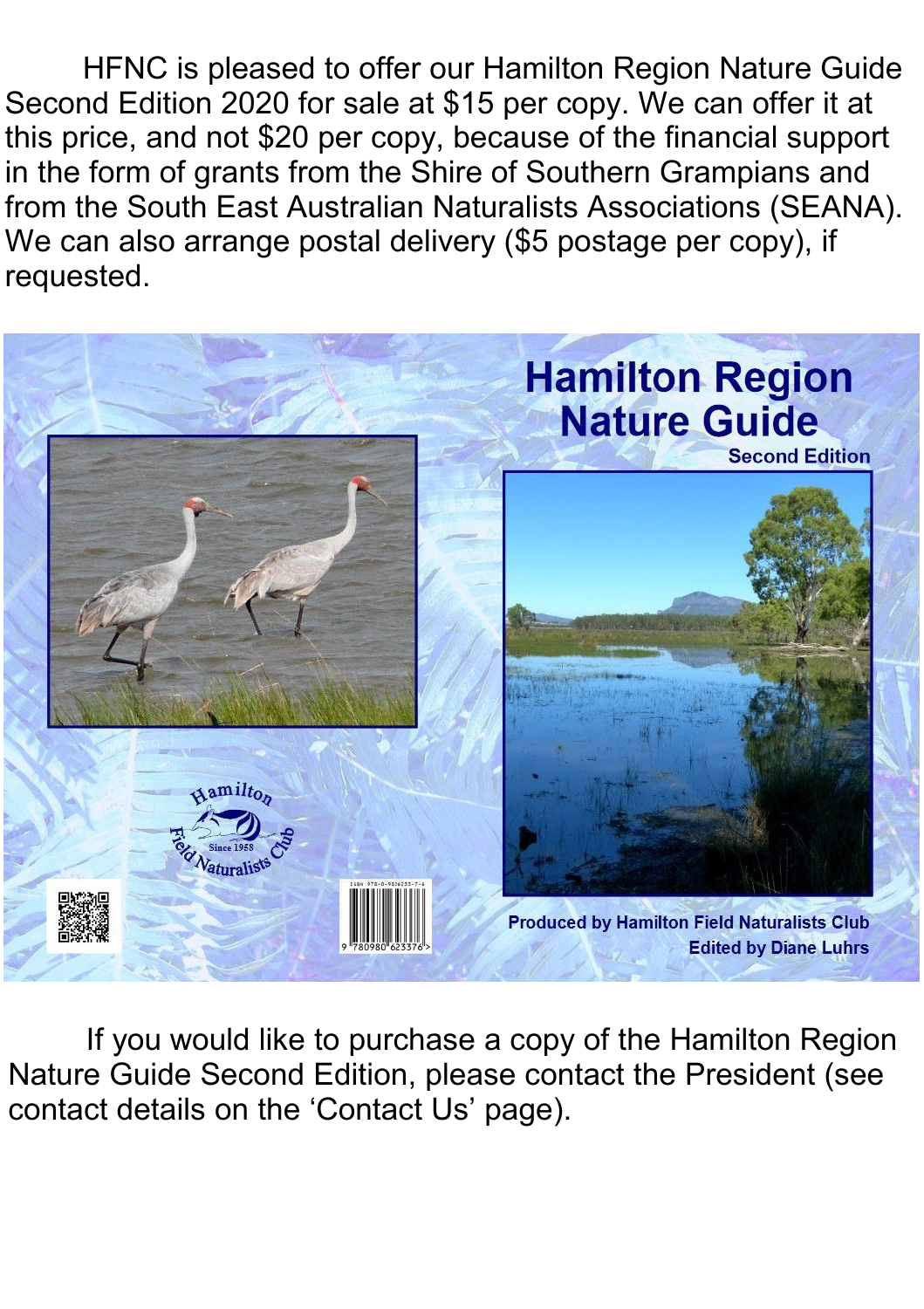## **Hamilton Region Nature Guide**  Second Edition

**Produced by Hamilton Field Naturalists Club** 

## **Edited by Diane Luhrs 2020**

A guide that provides information to field naturalists and others interested in natural history on over ninety locations within easy driving distance and access from Hamilton.

Text provided by

Rod Bird, Yvonne Ingeme, Ken Grimes, David Munro, Diane Luhrs, Reto Zollinger, Jane Hayes, Janeen Samuel, Ross Cayley, John Cayley, Glenys Cayley, Elizabeth Fenton, Hilary Turner, Greg Kerr and Peter Hocking.

Hamilton Field Naturalists Club acknowledges the kind assistance received from the South East Australian Naturalists Association and the Southern Grampians Shire Council in the production of this guide.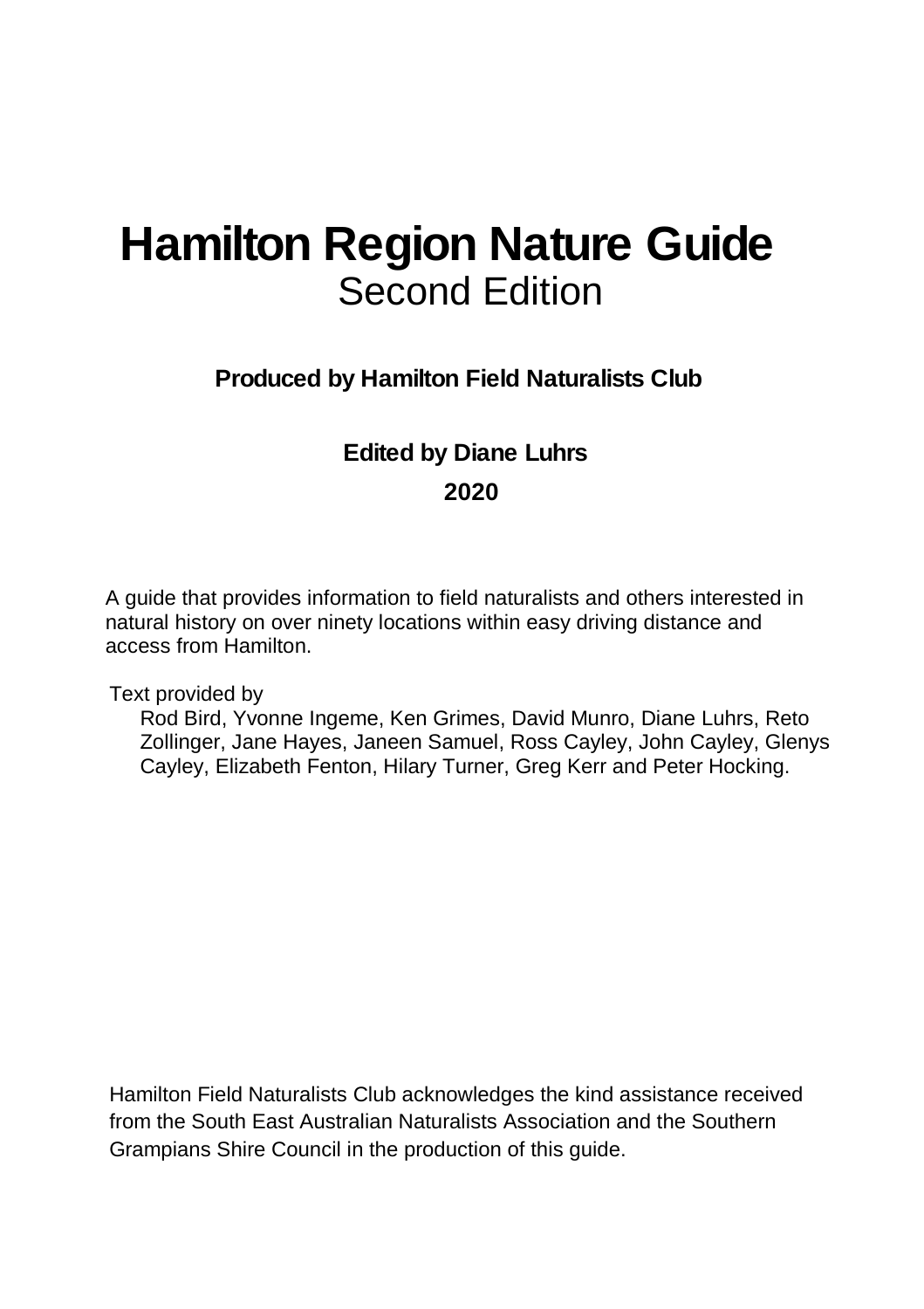Published by: Diane Luhrs for the Hamilton Field Naturalists Club PO Box 591, Hamilton, 3300.

Website: [https://www.hamilton-field-naturalists-club-victoria.org.au](https://www.hamilton-field-naturalists-club-victoria.org.au/)

First published 2010 Second edition 2020

Copyright © Text: Hamilton Field Naturalists Club, 2020.

Copyright © Photographs and illustrations remain with individual contributors as acknowledged, 2020.

Copyright © Hamilton Map – Yvonne Ingeme and Reto Zollinger, 2020. HFNC Region Map <sup>-</sup> Yvonne Ingeme and Reto Zollinger, 2020.

Illustrations and maps created by

Ken Grimes (KG), Yvonne Ingeme (YI), and Reto Zollinger (RZ). Other maps from various sources are acknowledged in the reference section.

Photographs provided by Rod Bird (RB), Ken Grimes (KG), Yvonne Ingeme (YI), Greg Kerr (GK), Diane Luhrs (DL) and Reto Zollinger (RZ).

Cover design: Reto Zollinger Front cover: Bradys Swamp looking west to Mt Abrupt (RB) Back cover: Brolga (RB).

ISBN: 978-0-9806233-7-6 (pbk)

Printed by: Ivory Print, 64 Brown St, Hamilton, 3300.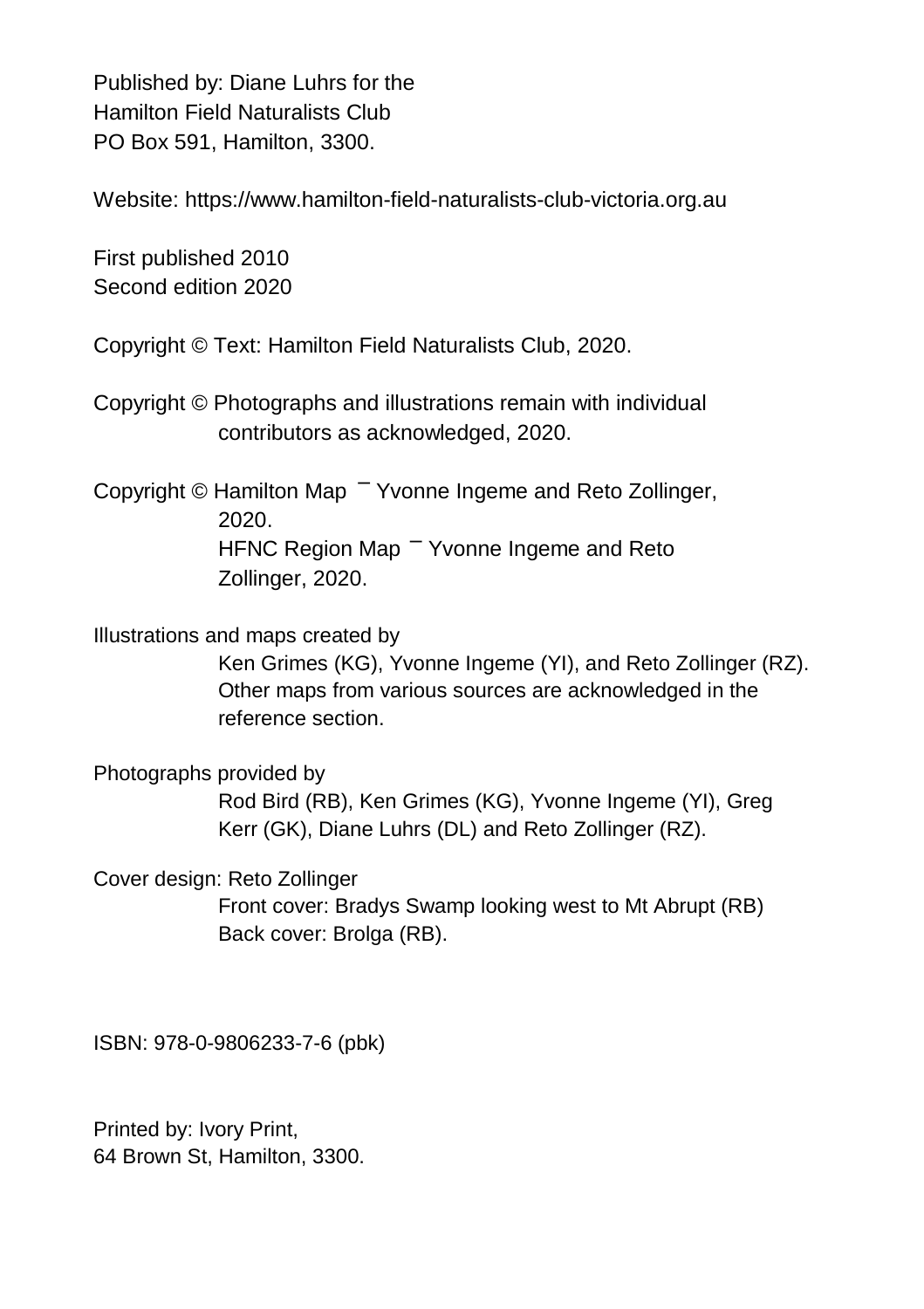## **CONTENTS**

|                                                                                                                                                                                                                                                                                                                                                                                                                                                                                                                    |                                                                                                                                                                                                                                                      | Page  |
|--------------------------------------------------------------------------------------------------------------------------------------------------------------------------------------------------------------------------------------------------------------------------------------------------------------------------------------------------------------------------------------------------------------------------------------------------------------------------------------------------------------------|------------------------------------------------------------------------------------------------------------------------------------------------------------------------------------------------------------------------------------------------------|-------|
| Foreword                                                                                                                                                                                                                                                                                                                                                                                                                                                                                                           |                                                                                                                                                                                                                                                      | 1     |
| <b>Introduction</b>                                                                                                                                                                                                                                                                                                                                                                                                                                                                                                |                                                                                                                                                                                                                                                      | 2     |
| <b>Hamilton Map</b>                                                                                                                                                                                                                                                                                                                                                                                                                                                                                                |                                                                                                                                                                                                                                                      |       |
| Hamilton Region Map centre pages; Key to map inside back cover<br><b>LOCATIONS - LOCAL</b>                                                                                                                                                                                                                                                                                                                                                                                                                         |                                                                                                                                                                                                                                                      | 38-39 |
|                                                                                                                                                                                                                                                                                                                                                                                                                                                                                                                    | 1. Hamilton Community Parklands                                                                                                                                                                                                                      | 8     |
| 2.                                                                                                                                                                                                                                                                                                                                                                                                                                                                                                                 | Hamilton Lutheran Cemetery Block                                                                                                                                                                                                                     | 8     |
|                                                                                                                                                                                                                                                                                                                                                                                                                                                                                                                    | 3. Lake Hamilton                                                                                                                                                                                                                                     | 9     |
|                                                                                                                                                                                                                                                                                                                                                                                                                                                                                                                    | 4. Grange Burn                                                                                                                                                                                                                                       | 10    |
|                                                                                                                                                                                                                                                                                                                                                                                                                                                                                                                    | 5. Hamilton Grange Burn Wetlands                                                                                                                                                                                                                     | 11    |
| <b>HEADING NORTH</b>                                                                                                                                                                                                                                                                                                                                                                                                                                                                                               |                                                                                                                                                                                                                                                      |       |
|                                                                                                                                                                                                                                                                                                                                                                                                                                                                                                                    | 6. Kanawalla Railway Flora Reserve                                                                                                                                                                                                                   | 11    |
|                                                                                                                                                                                                                                                                                                                                                                                                                                                                                                                    | 7. Cavendish Cemetery                                                                                                                                                                                                                                | 13    |
| 8.                                                                                                                                                                                                                                                                                                                                                                                                                                                                                                                 | Beear State Forest and Mooralla Gemstone Reserve                                                                                                                                                                                                     | 13    |
| 9.                                                                                                                                                                                                                                                                                                                                                                                                                                                                                                                 | <b>Gatum Flora Reserve</b>                                                                                                                                                                                                                           | 14    |
| 10.                                                                                                                                                                                                                                                                                                                                                                                                                                                                                                                | Vasey Railway Reserve                                                                                                                                                                                                                                | 14    |
| 11.                                                                                                                                                                                                                                                                                                                                                                                                                                                                                                                | Dundas Range Scenic Reserve                                                                                                                                                                                                                          | 14    |
| 12 <sub>1</sub>                                                                                                                                                                                                                                                                                                                                                                                                                                                                                                    | <b>Claude Austin State Forest</b>                                                                                                                                                                                                                    | 15    |
| 13.                                                                                                                                                                                                                                                                                                                                                                                                                                                                                                                | <b>Fulham Streamside Reserve</b>                                                                                                                                                                                                                     | 16    |
| 14.                                                                                                                                                                                                                                                                                                                                                                                                                                                                                                                | Rocklands Area State Forest (including Fergusons and<br>Glendinning)                                                                                                                                                                                 | 17    |
| 15.                                                                                                                                                                                                                                                                                                                                                                                                                                                                                                                | <b>Woohlpooer State Forest</b>                                                                                                                                                                                                                       | 19    |
| 16.                                                                                                                                                                                                                                                                                                                                                                                                                                                                                                                | Black Range/Burrunj State Park                                                                                                                                                                                                                       | 19    |
| 17.                                                                                                                                                                                                                                                                                                                                                                                                                                                                                                                | Billawin Rock Art Shelters (Grampians/Gariwerd NP)                                                                                                                                                                                                   | 20    |
| 18.                                                                                                                                                                                                                                                                                                                                                                                                                                                                                                                | Chimney Pots and Strachans Hut (Grampians/Gariwerd NP)                                                                                                                                                                                               | 21    |
| <b>HEADING EAST</b>                                                                                                                                                                                                                                                                                                                                                                                                                                                                                                |                                                                                                                                                                                                                                                      |       |
| Grasslands <sup>-</sup> East                                                                                                                                                                                                                                                                                                                                                                                                                                                                                       |                                                                                                                                                                                                                                                      | 21    |
| 19-40: Dunkeld-Cavendish Rd; AraraTHamilton R/way Reserve at<br>Moutajup; Bundol Rd; Forest La: Dunkeld Arboretum; Fairburn St,<br>Dunkeld; Dunkeld Penshurst Rd; Burnside La; Phillips La; Glenelg<br>Hwy; Glenelg Hwy Grassland Restoration; Wickliffe Willaura Rd;<br>Wickliffe Cemetery; Holmes Rd; Roadsides around Chatsworth;<br>Roadsides around Woorndoo; Woorndoo Common; Woorndoo<br>Cemetery; Woorndoo Streatham Rd Grassland Restoration; Cobra<br>Killuc Reserve; Hexham Cemetery; Caramut Cemetery. |                                                                                                                                                                                                                                                      |       |
|                                                                                                                                                                                                                                                                                                                                                                                                                                                                                                                    | Wetlands <sup>-</sup> East                                                                                                                                                                                                                           |       |
|                                                                                                                                                                                                                                                                                                                                                                                                                                                                                                                    | 41-53: Lake Doling Doling; Freshwater Lake; Bryans Swamp;<br>Mirranatwa Wetland; Lake Linlithgow/Jenawarra; Lake Kennedy; Lake<br>Bulrush; Krause Reserve; Harnath Swamp; Tabor Swamp; Buckley<br>Swamp; Yatmerone Wildlife Reserve; Soldiers Swamp. |       |
| Wetlands of the Willaura area                                                                                                                                                                                                                                                                                                                                                                                                                                                                                      |                                                                                                                                                                                                                                                      | 34    |
| 54-61: Gooseneck Swamp; Bradys Swamp; Walkers Swamp; Green<br>Swamp; Lake Muirhead; Mt William Swamp; Lake Buninjon; Lake<br>Bolac and local volcanoes.                                                                                                                                                                                                                                                                                                                                                            |                                                                                                                                                                                                                                                      |       |